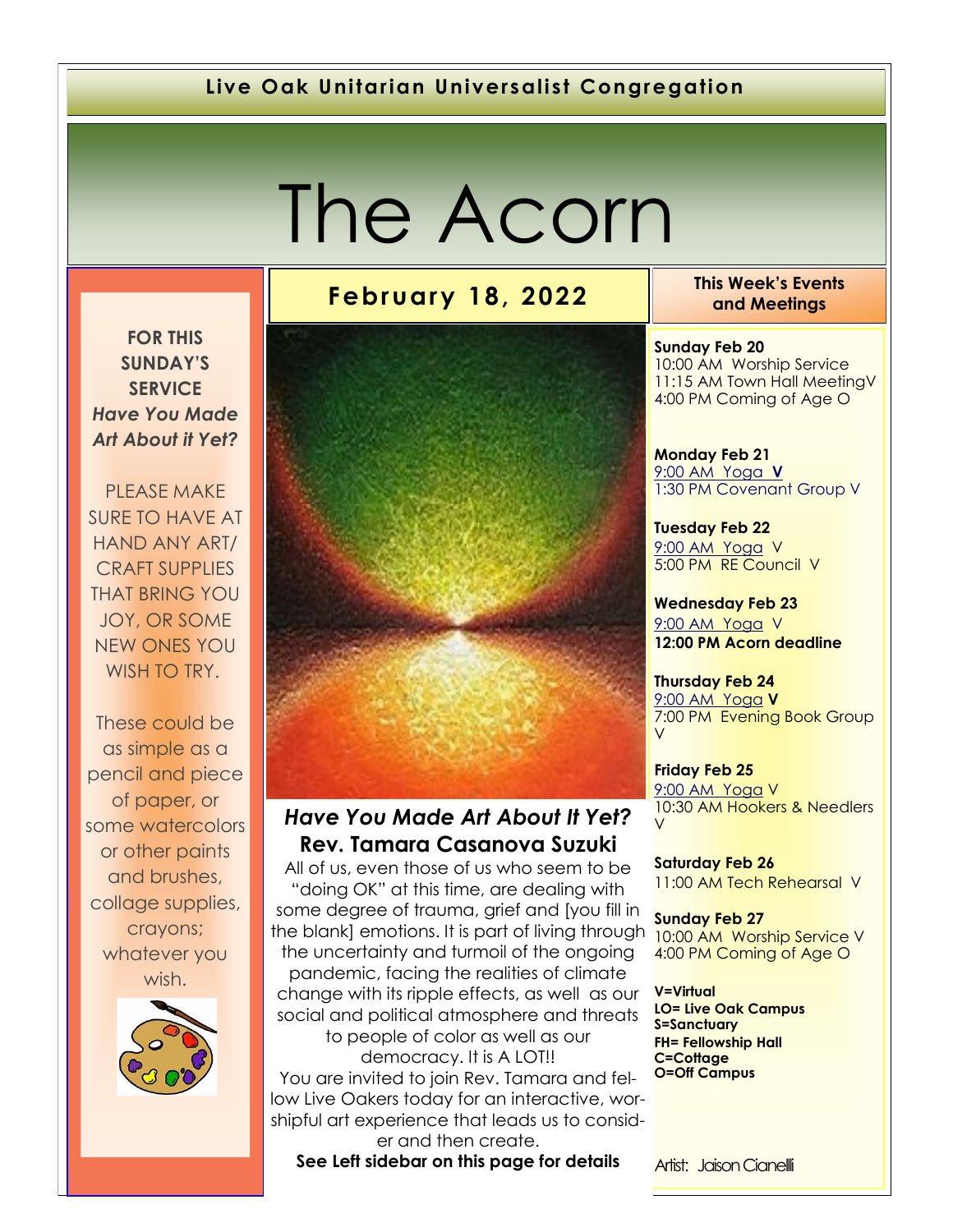**PAGE 2**

**THE ACORN**

# **Worship Service 02.20.22**

**Live Oak Unitarian Universalist Congregation of Goleta**

**Order of Service February 20, 2022**

*Have You Made Art About It Yet?*

**Worship Service by the Reverend Tamara Casanova Suzuki** 

**A/V support: Marty Jenkins; Tech support: Drew Carter**

*Please be sure to have some art/ craft supplies with you for today's interactive service.*

**Music for Gathering** (begins at 9:50 a.m.) John Douglas, Music Director

**Prelude**

**Opening Song** ~ *Building a New Way* #1017 Words and music: Martha Sandefer

**Chalice Lighting Chalice Lighting and Chalice Aidan Pearson** 

**Have You Made Art About It Yet? Rev. Tamara Casanova Suzuki** 

**Sharing in Stewardship** 

**Closing Song** ~ *We Give Thanks* #1010 Words and music: Wendy Luella Perkins

**Benediction/ Chalice Extinguishing**

**Welcome** Kristin Ingalls, Worship Associate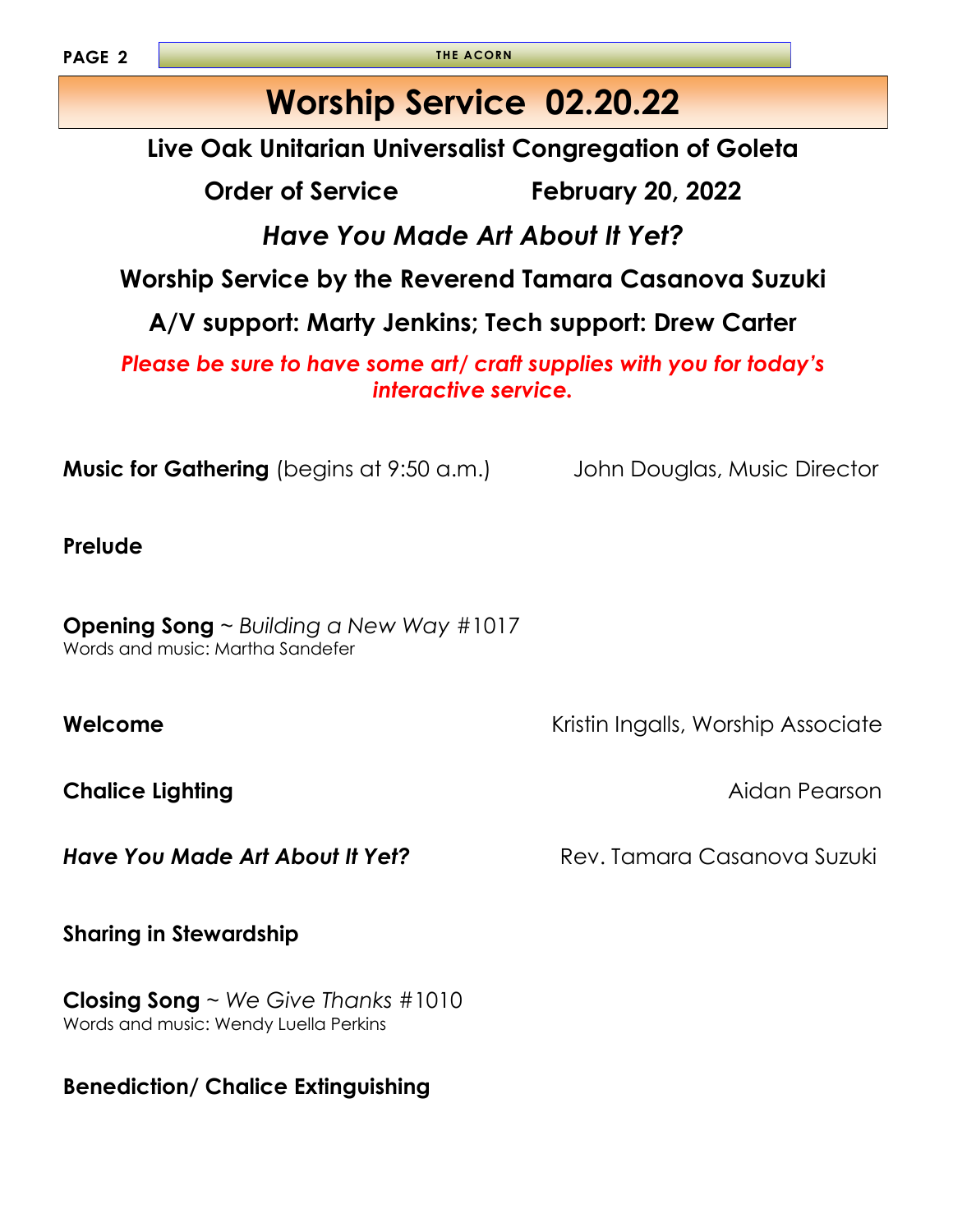# **Worship Service 02.20.22**

#### **Postlude**

### *Five-minute break and then all are invited to re-gather for our Town Hall gathering.*



**February 27 Truth** *Gregory Carrow-Boyd, MEd*

Speaking truth to power is a key spiritual or prophetic gift that we place great value on as Unitarian Universalists. However, engaging this gift requires clarity on what exactly truth is, how we recognize the truth when we encounter it, and the ability to hold multiple sometimes conflicting truths and still move forward in compassion and strength. Gather for a service of refining and practicing one of our essential tools of prophecy.

Our speaker this morning is Gregory Carrow-Boyd, MEd. He is a Master Credentialed Religious Educator and Aspirant for the Unitarian Universalist ministry. He is also a doctoral candidate at the University of Southern California Rossier School of Education studying Organizational Change and Leadership.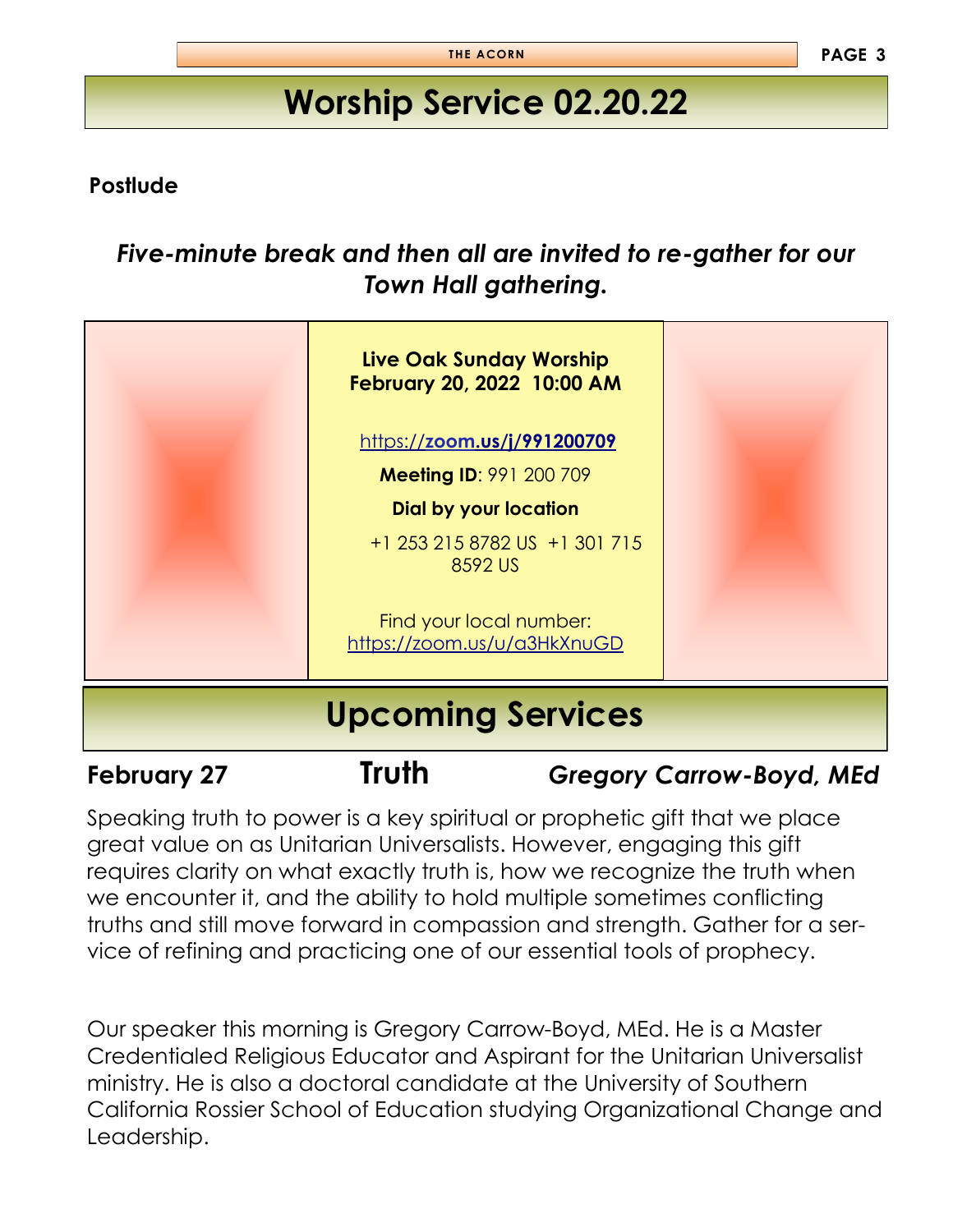# **Religious Exploration 02.20.22**

#### **THIS WEEK IN RELIGIOUS EXPLORATION**

### **Coming of Age this week of 2/20 at 4:00-5:30 PM**

#### **Community Service with Mary and Rachel Trash Pickup at Goleta Beach, 4:00-5:30 PM Drop off/Pickup at Play structure**

In Rachel's words…. "*We will do trash pick up at Goleta Beach, an act of community service, to the humans who use the beach but also all the non human members of our ocean and beach community."* Trash bags and latex gloves provided…

#### **Coming of Age week of 2/27 from 4:00-5:00 Yoga with Mackenzie-Spiritual Practice**

Wear comfortable/loose fitting clothes, bring yoga mat and possibly a jacket depending on the temp. The class will be outdoors. Location TBD

> Contact Steven [dresteven@liveoakgoleta.org](mailto:dresteven@liveoakgoleta.org) for RE-related issues, RE-related items

# **New Deadline for the Acorn ( & gentle reminder )**

Dear Congregants and Contributors,

Acorn announcements and articles **MUST** be submitted by noon on Wednesdays. Hopefully the additional three hours will be helpful in preparing your contribution.

Unless we have spoken prior to Wednesday, and I know how to hold space for you, anything I receive after noon on Wednesday cannot be guaranteed in that week's Acorn. The Acorn is usually done by 5:00 on Wed. Thank you in advance for getting your contribution to the Acorn in a timely way.

Additionally, **ALL ACORN MATERIAL MUST** go to the administrator @liveoakgoleta.org address. Sending it to the dresteven Live Oak address risks your article not being seen until it's too late. Thank you so much,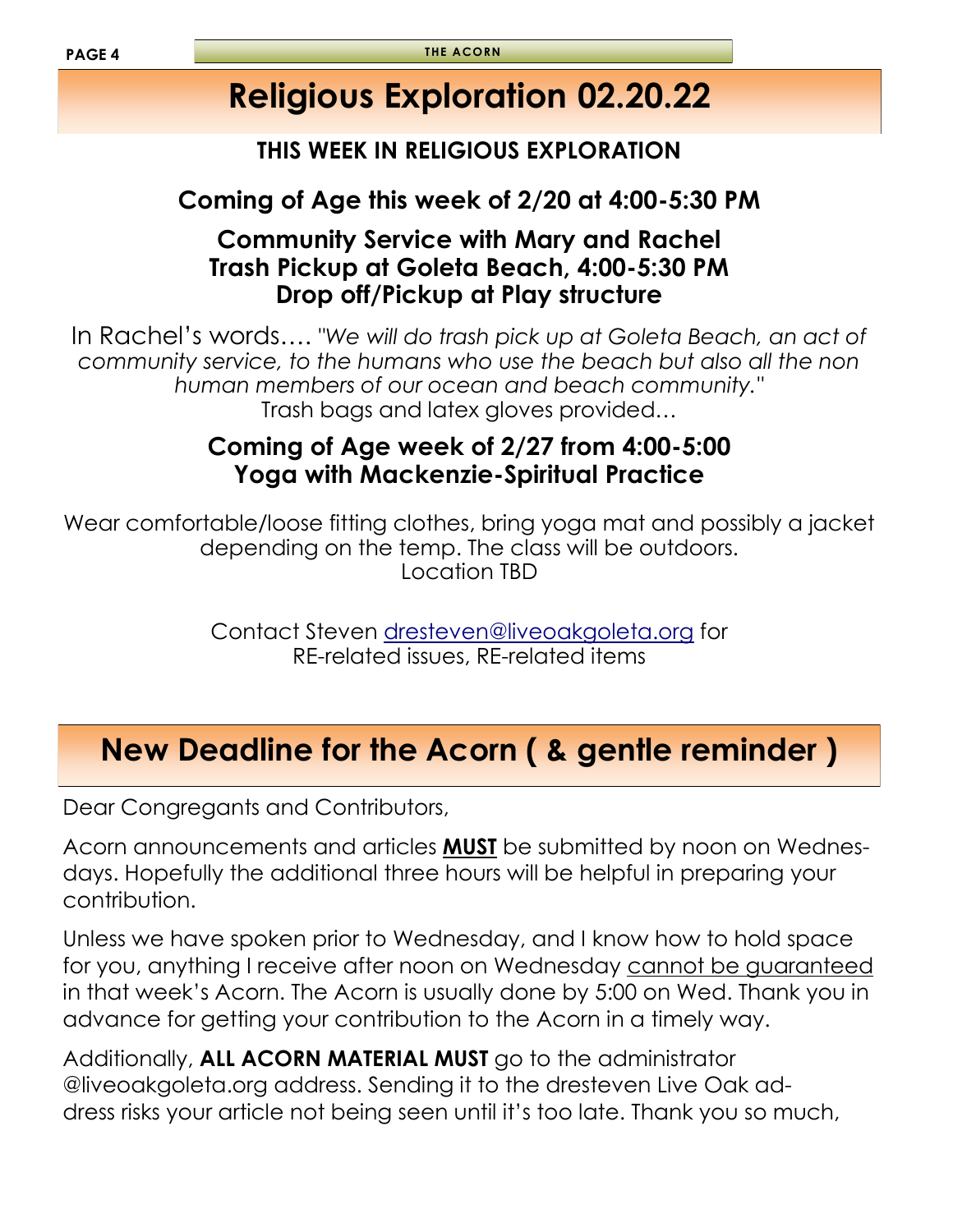# **Social Justice Upcoming Activities 02.20.22**

#### **"Justice is what Love looks like in public!" Cornel West**

**1. All of February,** Celebrate Black History Month with **Healing Justice SB,** visit their website for many different activities. www. <https://www.hjsb.org/events/bhm2022>

**2. Feb 24, Coffee with the Black Guy Reparations 101: Virtual Community** 

**Conversation,** 6 pm, James Joyce III will be joined by a panel of 3 people who will explore the concept of and efforts for reparations for descendants of enslaved Americans. To register;

[https://us02web.zoom.us/meeting/register/tZMocOuvrT4qHdAmBfIHLAJapJg](https://us02web.zoom.us/meeting/register/tZMocOuvrT4qHdAmBfIHLAJapJg5X5uLG-FM) [5X5uLG-FM](https://us02web.zoom.us/meeting/register/tZMocOuvrT4qHdAmBfIHLAJapJg5X5uLG-FM)

**3. March 8, Art Cisneros, Chumash Firekeeper speaking at the ECOFaith** 

virtual series at 12-1pm, This is a coalition of local faith communities under the umbrella of the SB Interfaith Coalition that is bringing environmental issues to us.Eventbrite link for registering:<https://www.eventbrite.com/e/248370090627>

# **Amazon.smile.com**

How many of us Live Oakers and friends use Amazon to order items? (That's what I thought!) How would you like for each purchase you make to donate a bit to our beloved community?

I invite you to join my family and me in donating to Live Oak each time you make a purchase. This is a FREE service that has the potential of adding up to a significant amount of income for Live Oak:

1) Sign up at [smile.amazon.com](http://smile.amazon.com/)

2) Designate Live Oak Unitarian Universalist Congregation Goleta as your chosen charity.

3) Use <smile.amazon.com> each time you shop (not the regular [amazon.com](http://amazon.com/)  portal.) All your information and your chosen charity will be stored and shopping is as simple as going to [smile. Amazon.com](smile.amazon.com) each time and watching your donations add up! Thank you in advance for taking a few minutes to sign up and support Live Oak!!

-Rev. Tamara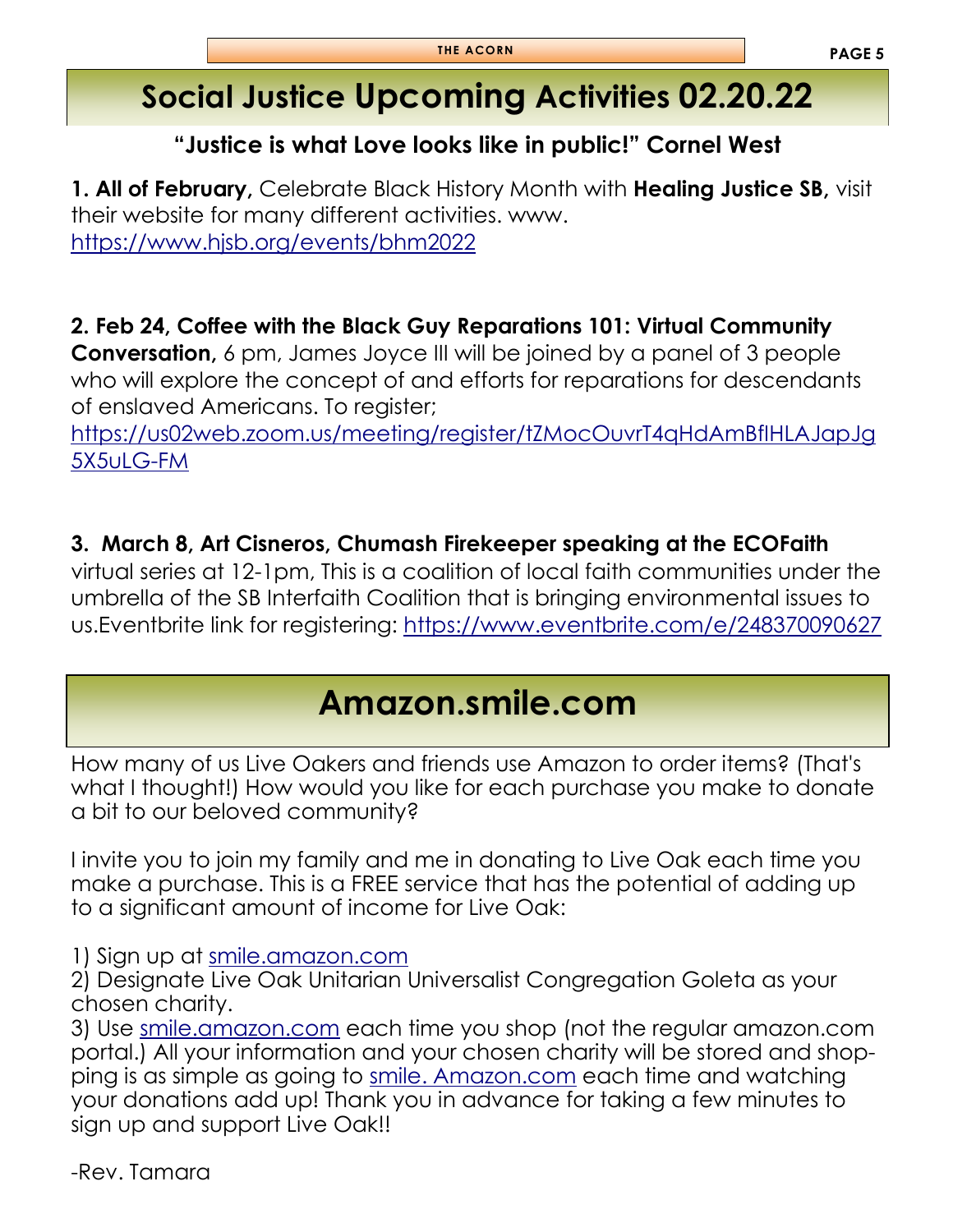**THE ACORN**

# **Did You Know???**

Paul Newman (January 26, 1925 – September 26, 2008. He was born in Shaker Heights, Ohio, a suburb of Cleveland, and was an American actor, film director, racecar driver, entrepreneur, philanthropist, and a Unitarian Universalist.

Newman had a troubled childhood having to deal with an unloving mother. In his early life, he dealt with personal adversity as a result of bouts with alcoholism and grieving the tragic death of his son Scott. Newman found spiritual solace in Unitarian Universalism.

His numerous films were very popular, and he was the recipient of many awards, including an Academy Award for The Color of Money (1986), three Golden Globes, a Screen Actors Guild, a Primetime Emmy, and both the Cecil B. DeMille and Jean Hersholt Humanitarian Awards.

Newman was also a deeply committed and generous philanthropist. He was a co-founder of Newman's Own (1980), a food company that sold his very popular line of salad dressings. He donated all post-tax profits and royalties to charity. As of May 2021, these donations have totaled over \$570 million dollars.

In 1988, Newman founded the SeriousFun Children's Network, a global family of 30 summer camps with programs for children with a serious illness. These programs have served 1.3 million children and family members since its inception.

In 2006, Paul Newman also co-founded Safe Water, with John Whitehead, the former chairman of Goldman Sachs, and Josh Weston, the former chairman of ADP, to improve access to safe water to underserved communities around the world.

Later in his career, Newman won several national championships as a driver in Sports Car Club of America road racing in open-wheel IndyCars.

For more information on Paul Newman, go to Wikipedia.

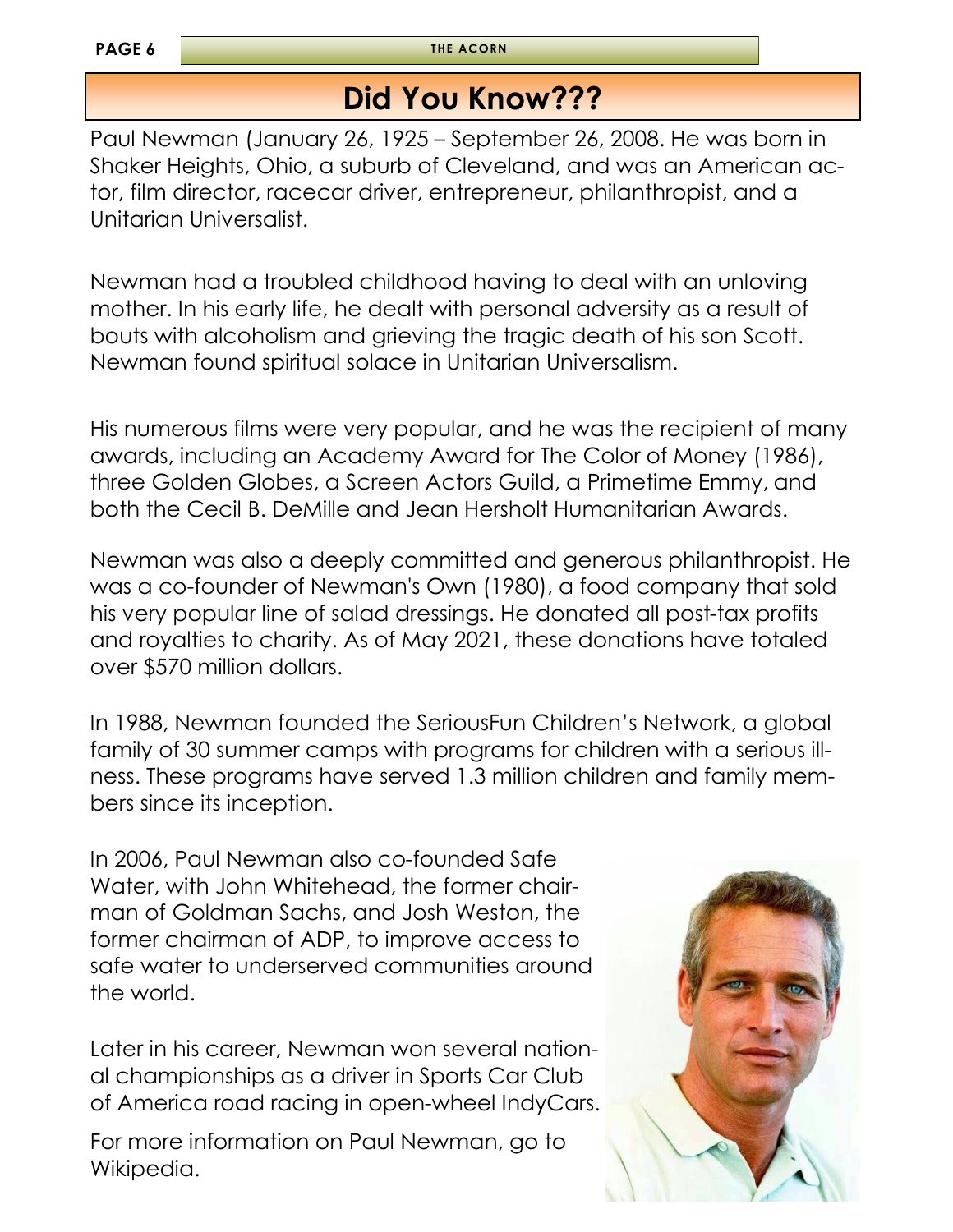# **Announcements**

**Lyn Levine:** My mom is home now and wants to thank you and everyone for their cards and healing thoughts. It was all very supportive, welcomed, and very meaningful for her. She looks forward to being in contact with everyone soon. -Lauren-Miranda Gilbert (Lyn's daughter)

**Live Oak Office Hours:** Due to family circumstances, our Administrator was unable to restart his office hours this past week as planned. Onsite office hours will resume on Tuesday, Feb. 22. From then forward the Administrator office hours are: Mon, Tues, Thurs 1:00 PM-4:00 PM or by appointment. Thank you very much.

**Volunteer Opportunities:** Coordinating Team is still looking to add one member to this important part of Live Oak leadership.

Live Oak is still looking to train 3-4 more folks as Rental Monitors, which also pays \$15 an hour. Any individuals who are interested or want to know more, contact [administrator@liveoakgoleta.org](mailto:administrator@liveoakgoleta.org)

**Book Group:** This month's Evening Book Group read is a book by author George Takei titled "They Call Us Enemy".

**Acorn Photos:** If you enjoy the photo offerings from our congregation, send any photos you might like to see in the Acorn. Once upon a time, so many photos were sent, we could not use them all. Nowadays, we are not receiving much at all. Getting three per week to put in the Acorn would be nice. Thank you.

**Gratitude:** Expressing deep gratitude to Roberta Weissglass for her help and skillful eye in proofing this newsletter weekly. Also mentioning the good spirit and love she puts into this. Thank you my friend!! I sure love working with you!

# **From Mo and Paul**

Mo and Paul Maliszewski are going to be visiting in Santa Barbara March 30 – April 26. They are looking for a house sitting or rental situation for some or all of that time. They prefer to be near public transportation. If you have any leads, please call Mo at 970-903-0957.